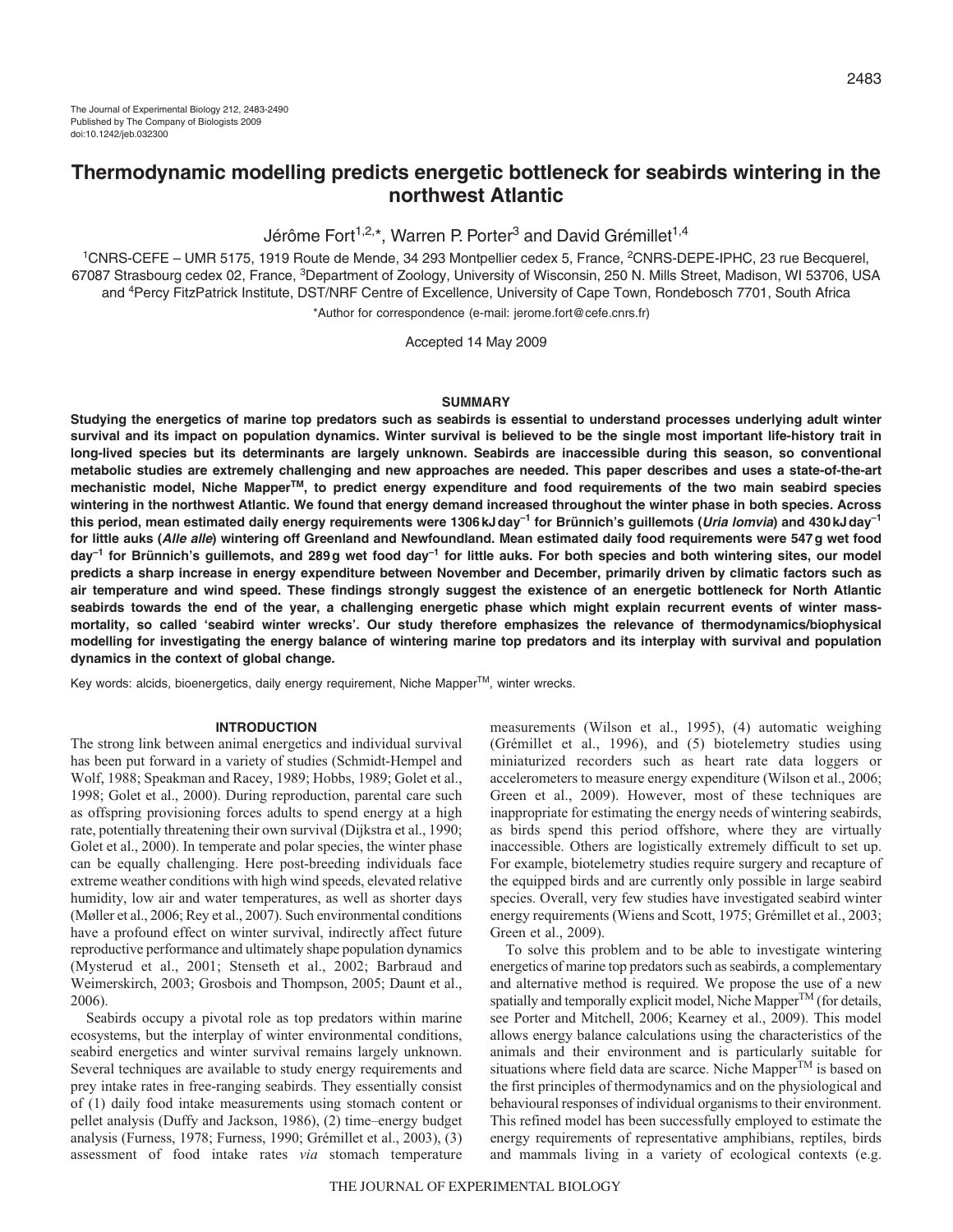## 2484 J. Fort, W. P. Porter and D. Grémillet

Kearney et al., 2008; Mitchell et al., 2008; Porter et al., 2006; Natori and Porter, 2007). To date, however, it has not been deployed within marine ecosystems.

We applied Niche MapperTM to the study of little auks (*Alle alle* L.) and Brünnich's guillemots (*Uria lomvia* L.), which are the smallest and the largest extant alcid species living in the North Atlantic, respectively. These diving seabirds from Arctic waters are components of simple food webs. They are particularly sensitive to changes occurring at low trophic levels (Nettleship and Birkhead, 1985; Gaston and Jones, 1998) and are outstanding candidates as ecological sentinels of global change (Gjerdrum et al., 2003). They are among the most abundant seabird species in the northern hemisphere and on a worldwide scale [little auk and Brünnich's guillemot population size is estimated to be >80 million and 20 million breeding individuals, respectively (Gaston and Jones, 1998; Kampp et al., 2000; Isaksen and Gavrilo, 2000; Egevang et al., 2003)]. Hence, they play an important role within arctic marine ecological processes, notably in terms of energy transfer. Indeed, the Brünnich's guillemot population is the third largest seabird prey consumer worldwide (Brooke, 2004) whilst the North Water Polynya little auk population is responsible for 92–96% of the carbon flux to seabirds in that region (Karnovsky and Hunt, 2002). However, these two species are confronted with a high winter mortality, especially during events called 'winter wrecks', in which large numbers of seabirds cast ashore and/or are found dead inland (Gaston, 2004). The factors responsible for these wrecks are unknown and we considered it important to have a better understanding of the potential underlying mechanisms for this winter mortality.

Therefore, the aims of this study were (1) to highlight a new modelling approach for studying the energy balance of wintering aquatic top predators, and (2) to study the energy balance of two key species and investigate how energetic requirements potentially impact on winter survival. We hypothesize that winter conditions critically challenge the energy balance of alcids wintering in the northwest Atlantic, therefore negatively affecting their survival. To accomplish these goals we calculated little auks' and Brünnich's guillemots' energy requirements and food needs during the winter off southwest Greenland and Newfoundland using Niche Mapper<sup>TM</sup>.

## **MATERIALS AND METHODS Study sites and period**

Energy requirements and food needs were estimated for birds wintering in two areas (Fig. 1) with different environmental conditions, therefore potentially affecting their energy balance. These two areas are part of the most important wintering sites for little auks and Brünnich's guillemots (Brown, 1985; Boertmann et al., 2004). The first is situated off southwest Greenland (63–65°N, 53–55°W), while the second stretches along the northeast coast of Newfoundland (50–52°N, 52–54°W).

We defined 'winter' as the inter-breeding period extending from September 1st to March 1st [the latter date corresponding to the start of the spring migration towards the breeding areas (Nettleship and Birkhead, 1985)]. During this period, adults of both species are assumed to require energy only for their own maintenance. We used climate data for the winter of 2004/2005, and all modelling was consequently performed for the time period between September 1st 2004 and March 1st 2005.

## **Niche MapperTM model**

Niche Mapper™ (US Patent 7,155,377B2; wpporter@wisc.edu) integrates two different sub-models to investigate individual energy balance: a microclimate model and an endotherm model (see below).



Fig. 1. Map of the two study sites off Greenland and off Newfoundland.

#### Climate model and climate input data

We used the latest version of the microclimate model (Micro2006c) described by Porter and colleagues (Porter et al., 2000; Porter et al., 2006; Kearney and Porter, 2004). The microclimate model uses calculated maximum and minimum shade and sunlight conditions for each location to subsequently compute the locally available coolest and hottest microhabitats for each hour of the day. Instead of using solid substrates, this climate model was modified to calculate local microclimates from 2m above to 2m below the water surface using a turbulent velocity profile above the surface and the temperature-dependent and solar and infrared radiation properties of salt water. Despite turbulent mixing of oceanic surface waters, birds might encounter different water temperatures when diving through the water column (e.g. Takahashi et al., 2008). However, as a sensitivity analysis (see below; Table4) showed that the range of water temperatures naturally encountered by the birds does not radically affect their energy expenditure, we considered water temperature to be constant across the birds' diving range (Table2).

All climatic and environmental input values used in this model were ICOADS data provided by NOAA/OAR/ESRL PSD (Boulder, CO, USA; http://www.cdc.noaa.gov/) (Table1).

#### Endotherm model and input data

We used an updated version (Endo2007d) of the endotherm model originally developed by Porter and Gates (Porter and Gates, 1969), upgraded and modified substantially by Porter and Mitchell (Porter and Mitchell, 2006) and described in Porter et al. (Porter et al., 2006). This endotherm model uses local environmental parameters generated by the microclimate model (see above), as well as morphological, physiological and behavioural characteristics of the animal. The model solves the coupled heat and mass balance equations for the animal–environment exchanges, and the digestive and respiratory system; heat balance (W):

$$
Q_{\rm in} + Q_{\rm gen} = Q_{\rm out} + Q_{\rm st} \,, \tag{1}
$$

and mass balance  $(g \, day^{-1})$ :

$$
m_{\rm in} = m_{\rm out} + m_{\rm st} \,,\tag{2}
$$

where *Q*in is heat input (sum of absorbed incoming solar and infrared radiation reaching the skin),  $Q_{gen}$  is heat produced (by all body tissues), *Q*out depicts heat loss (by air convection, respiration, infrared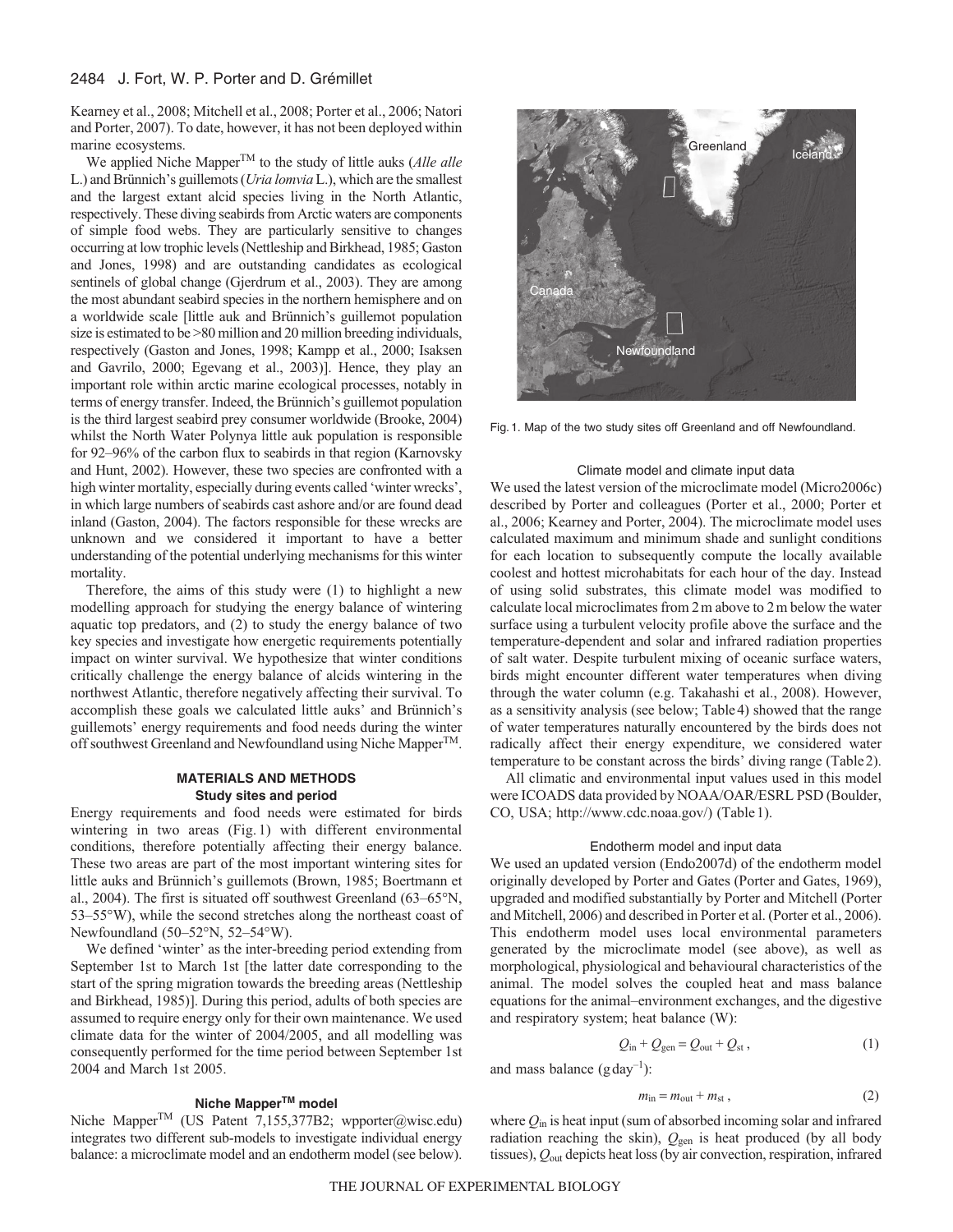|              |      | Month     | Air temperature (°C) |         | $SST$ ( $^{\circ}C$ ) |        | Relative humidity (%) |      | Scalar wind speed $(m s^{-1})$ |      | Cloud cover (%) |             |
|--------------|------|-----------|----------------------|---------|-----------------------|--------|-----------------------|------|--------------------------------|------|-----------------|-------------|
|              | Year |           | Max.                 | Min.    | Max.                  | Min.   | Max.                  | Min. | Max.                           | Min. | Max.            | Min.        |
| Newfoundland | 2004 | September | 11.3                 | 6.6     | 12.1                  | 8.0    | 88.0                  | 66.6 | 12.4                           | 5.3  | 100             | 0           |
|              | 2004 | October   | 11.5                 | 2.0     | 9.5                   | 4.4    | 100.0                 | 76.7 | 20.6                           | 0.0  | 100             | 0           |
|              | 2004 | November  | 10.0                 | $-1.5$  | 5.9                   | 1.6    | 100.0                 | 83.4 | 18.4                           | 3.6  | 100             | 0           |
|              | 2004 | December  | 5.3                  | $-10.5$ | 5.0                   | 0.1    | 99.7                  | 70.4 | 17.3                           | 4.1  | 100             | 0           |
|              | 2005 | January   | 4.9                  | $-7.0$  | 0.3                   | $-1.3$ | 98.8                  | 88.4 | 19.9                           | 8.0  | 100             | 0           |
|              | 2005 | February  | 0.9                  | $-9.0$  | $-0.1$                | $-1.5$ | 98.6                  | 66.4 | 13.9                           | 5.9  | 100             | 0           |
|              | 2005 | March     | 0.4                  | $-5.9$  | $-1.6$                | $-1.6$ | 96.0                  | 71.1 | 15.3                           | 7.3  | 100             | 0           |
| Greenland    | 2004 | September | 6.4                  | 4.0     | 6.3                   | 4.3    | 83.8                  | 75.5 | 14.2                           | 4.8  | 100             | 0           |
|              | 2004 | October   | 5.5                  | 0.0     | 4.3                   | 1.9    | 97.2                  | 68.6 | 16.0                           | 4.0  | 100             | $\mathbf 0$ |
|              | 2004 | November  | 3.5                  | $-0.3$  | 4.5                   | 1.7    | 89.8                  | 74.2 | 12.1                           | 2.4  | 100             | 0           |
|              | 2004 | December  | $-5.7$               | $-9.9$  | 2.3                   | $-1.2$ | 64.8                  | 64.4 | 8.6                            | 6.4  | 100             | 0           |
|              | 2005 | January   | 1.5                  | $-10.3$ | 4.0                   | $-1.3$ | 93.2                  | 63.6 | 17.5                           | 2.0  | 100             | 0           |
|              | 2005 | February  | $-0.6$               | $-10.7$ | 0.9                   | $-1.3$ | 95.3                  | 55.0 | 14.0                           | 6.0  | 100             | 0           |
|              | 2005 | March     | 3.2                  | $-4.6$  | 0.1                   | $-1.3$ | 69.1                  | 69.1 | 12.7                           | 8.0  | 100             | 0           |

Table 1. Climate data used for modelling daily energy requirements of Brünnich's guillemots and little auks off Greenland and Newfoundland between September 2004 and March 2005

For each parameter [air temperature, sea surface temperature (SST), relative humidity, scalar wind speed and cloud cover], maximum and minimum monthly values are taken into account by Niche MapperTM (ICOADS data provided by NOAA/OAR/ESRL PSD, Boulder, CO, USA; http://www.cdc.noaa.gov/).

radiation emitted through the porous feathers, and conduction to the water) and  $Q_{st}$  is the stored heat (due to body temperature rising or falling);  $m_{\text{in}}$  is the mass input (food entering the gut or air entering the respiratory system),  $m_{\text{out}}$  is the mass lost (faeces or exhaled air) and  $m_{st}$  is the mass stored or absorbed (i.e. the food mass that must be absorbed by the gut, given the food type and properties, to meet the daily energy demand).

This endotherm model ultimately estimates daily energy and food requirements for an adult individual for the Julian day at the centre of each month throughout the winter period. However, the current version can accommodate daily simulations for the entire year, if sufficient climate data are available. Because Brünnich's guillemots and little auks are monomorphic and because males and females presumably seek the same wintering areas (Gaston and Jones, 1998) (J.F., unpublished), they face similar environmental conditions. We therefore assumed that energy requirements were the same for males and females in both species. Moreover, egg laying for both species usually occurs in the second half of June (Stempniewicz, 2001). We consequently assumed that the energy requirements and energy budget of females in March are still not affected by reproductive preparations.

#### **Morphological properties**

An ellipsoid body shape was assumed following Porter et al. (Porter et al., 2000). Plumage properties were measured on bird carcasses for five little auks and five Brünnich's guillemots from the Field Museum of Natural History in Chicago. All birds were from the northwest Atlantic waters and in winter plumage. Plumage depth, feather length, diameter and reflectivity were measured mid-dorsally and mid-ventrally for each species. The reflectivity was measured using a portable ASD spectrometer (Analytical Spectral Devices FieldSpec Pro ASD, Boulder, CO, USA) with grating-based optics, using a contact probe with a 10nm resolution for all wavelengths between 350 and 2500nm. This range covers approximately 97% of the solar spectrum that reaches the earth's surface. All morphological properties measured and used for this study are presented in Table2.

## **Physiological properties**

Physiological properties for both species are presented in Table2. The effective flesh thermal conductivity was based on *in vivo* measurements of muscle tissue (Cheng and Plewes, 2002).

Resting metabolic rates were estimated using heat production required to maintain a body core temperature of 40.1°C for little auks (Gabrielsen et al., 1991) and between 39.6 and 40.3°C for Brünnich's guillemots (Gabrielsen et al., 1988) according to their morphological properties, the physical environment available to them, and their behavioural choices.

Water loss rates from the respiratory system were based on the calculated air volume passing through the lungs on a daily basis to meet metabolic demands. We assumed that the air was saturated with water vapour in the lungs at the average body temperature integrated radially from the core to the skin. Exhaled air was assumed to be 2°C warmer than local air temperature at each hour (Porter et al., 2000; Welch, 1980). The minimum core–skin temperature difference under which the bird could not dissipate the heat efficiently enough to maintain homeostasis was set at 0.1°C (Porter et al., 2000).

Flight costs were estimated for each species using Pennycuick's model and software Flight 1.18 (Pennycuick, 1989). We used default model parameters and different literature values (Table2) for body mass, wingspan and wing area (Croll et al., 1991; Elliott and Gaston, 2005) (A. M. A. Harding, personal communication). For a body mass of 0.15kg, little auk flight costs were estimated to be 10.57W, whereas flight costs for a 1kg Brünnich's guillemot were estimated to be 88W. Variability of these flight costs linked to body mass variations of the birds during the winter period (Pennycuick, 1989; Croll et al., 1991) were taken into account by Niche Mapper<sup>TM</sup> (see Porter and Mitchell, 2006).

## **Behavioural properties**

Conduction, convection, evaporation, and solar and infrared radiation all affect heat loss, heat gain and energy expenditure. These processes are affected by the physical characteristics of the media surrounding the bird's body during its different activities (flying in air, diving under water or resting at the water surface). We therefore incorporated bird behavioural parameters (flying, diving and resting) into Niche MapperTM, as well as air and water temperatures, flight altitude, dive depth and flight speed. Winter time budgets (i.e. proportions of time spent flying, diving and resting) were estimated using published data concerning breeding Brünnich's guillemots (Falk et al., 2000; Falk et al., 2002). According to this information, Brünnich's guillemots were assumed to spend 7% of the time flying,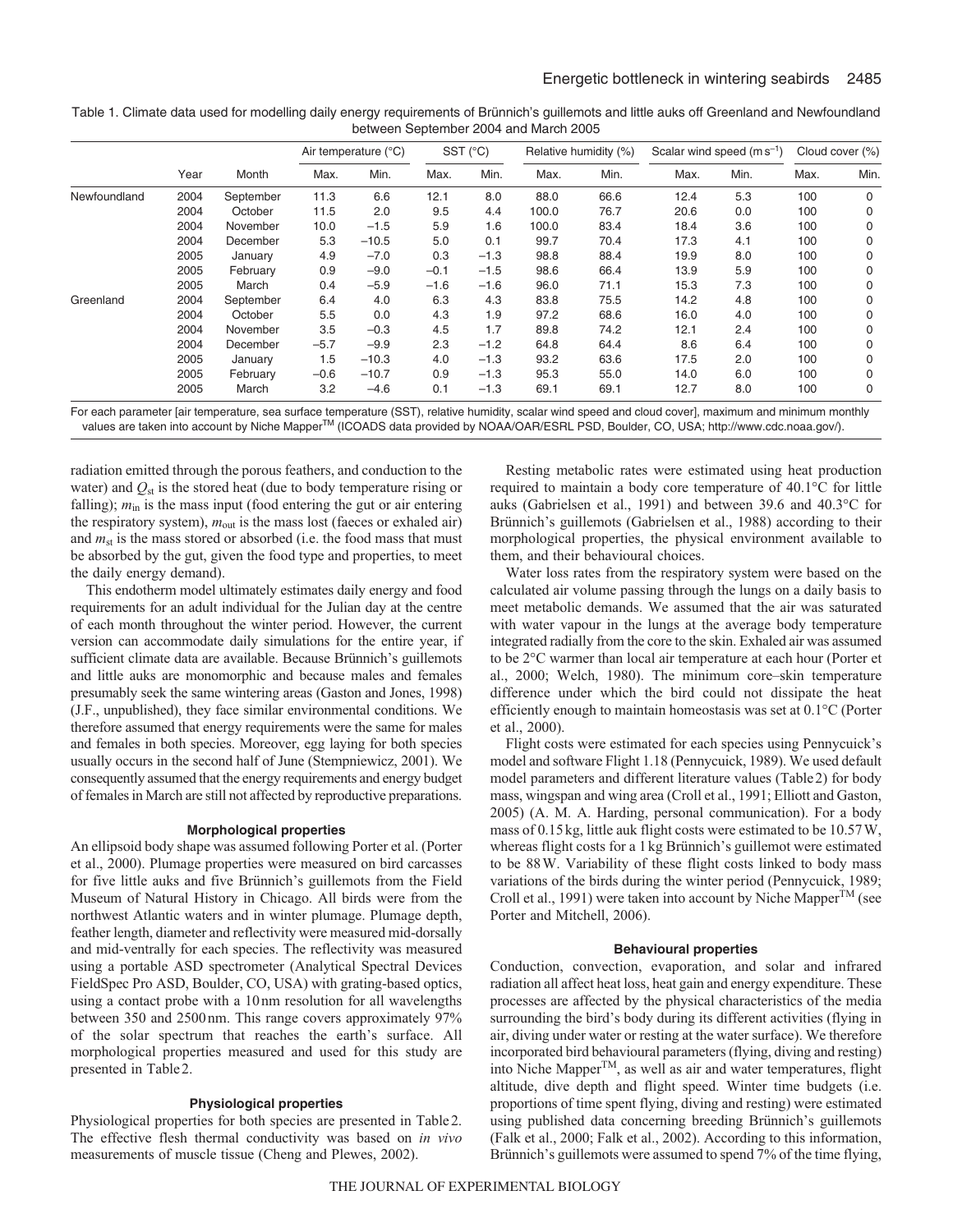| Table 2. Parameters used in the energetic model for both alcid species |  |  |  |
|------------------------------------------------------------------------|--|--|--|
|                                                                        |  |  |  |

|                                                           | Brünnich's     |                |                                                                                  |
|-----------------------------------------------------------|----------------|----------------|----------------------------------------------------------------------------------|
|                                                           | quillemot      | Little auk     | References                                                                       |
| Morphological properties                                  |                |                |                                                                                  |
| Body mass (max.-min.) (kg)                                | $0.75 - 1.00$  | $0.14 - 0.17$  | Schreiber and Burger, 2002                                                       |
| Plumage depth (dorsal-ventral) (mm)                       | $5.6 - 16.0$   | $7.4 - 12.8$   | This study                                                                       |
| Plumage reflectivity (dorsal-ventral) (%)                 | $38.0 - 74.4$  | $40.4 - 65.0$  | This study                                                                       |
| Feather length (dorsal-ventral) (mm)                      | $32.4 - 25.0$  | $20.0 - 19.2$  | This study                                                                       |
| Feather diameter (dorsal-ventral) (um)                    | $33.0 - 33.0$  | $33.0 - 33.0$  | This study                                                                       |
| Wing span (m)                                             | 0.72           | 0.39           | Croll et al., 1991; Elliot and Gaston, 2005, A. M. A. Harding,<br>unpublished    |
| Wing area $\text{(cm}^2)$                                 | 550            | 180            | Croll et al., 1991; Elliot and Gaston, 2005, A. M. A. Harding,<br>unpublished    |
| Physiological properties                                  |                |                |                                                                                  |
| Body core temperature (max.-min.) (°C)                    | $39.6 - 40.3$  | 40.1           | Gabrielsen et al., 1988; Gabrielsen et al., 1991                                 |
| Flesh thermal conductivity (W $m^{-1}$ °C <sup>-1</sup> ) | 0.5            | 0.5            | Cheng and Plewes, 1992                                                           |
| Oxygen extraction efficiency (%)                          | 35             | 35             | Hainsworth, 1981; Arens and Cooper, 2005                                         |
| Digestive efficiency (%)                                  | 70             | 80             | Wiens and Scott, 1975; Harding et al., 2009                                      |
| Core temperature-skin temperature (°C)                    | 0.1            | 0.1            | W.P.P., unpublished                                                              |
| Exhaled air temperature-local air temperature (°C)        | 2              | 2              | Porter et al., 2000                                                              |
| Bird density (kg $\text{m}^{-3}$ )                        | 932.9          | 932.9          | Porter et al., 2006                                                              |
| Flight metabolism (W)                                     | 88.00          | 10.57          | Pennycuick, 1989; A. M. A. Harding, unpublished; this study                      |
| Behavioural properties                                    |                |                |                                                                                  |
| Ventral area contacting substrate (%)                     | 25             | 25             | This study                                                                       |
| Flight speed $(m s^{-1})$                                 | 18.1           | 13.0           | Nettleship and Birhead, 1985                                                     |
| Dive depth (m)                                            | 48.0           | 27.3           | Falk et al., 2000; Mori et al., 2002                                             |
| Flight altitude (m)                                       | 5              | 5              | Gaston, 2004, see methods                                                        |
| Proportion of time spent flying per day (%)               | $\overline{7}$ | $\overline{7}$ | Our estimate based on Falk et al., 2000; Falk et al., 2002, J.F.,<br>unpublished |
| Proportion of time spent diving per day (%)               | 17             | 17             | Our estimate based on Falk et al., 2000; Falk et al., 2002; J.F.,<br>unpublished |

17% of the time diving (submerged under water), and the rest of the time resting on the water surface. In the absence of any comparable behavioural information for little auks, we assumed that the proportion of time spent diving and flying was the same for the two species during the winter period (J.F., unpublished). The model takes into account the fact that the bird cannot dive and fly at the same time, and that birds resting at the water surface are one-quarter submerged. Most seabirds at sea remain less than 100m above the sea surface in flight (Gaston, 2004). However, this altitude varies with weather and wind conditions. For wing flapping seabirds such as alcids, flying close to the sea surface is advantageous when wind speed is high. However, this is probably not the case during periods of little wind. As these variations are extremely difficult to consider in our model, we assumed that both species studied fly at an altitude of 5m above the sea throughout the winter. In any case, pressure and temperature variations between 0 and 100m are very low [pressure: 196Pa difference at 0°C air and salt water temperature; vertical temperature: less than 2°C difference because of cloudy conditions, high winds, a turbulent velocity profile and sea surface evaporation (Tracy et al., 1980), Niche Mapper<sup>TM</sup>]. Thus, we considered that neither variable significantly affected the birds' energetics. Both little auks and Brünnich's guillemots were assumed to be diurnal and crepuscular during winter, and also to stay inactive at the water surface during darkness (Birkhead and Nettleship, 1981; Gaston and Jones, 1998) (J.F., unpublished).

## **Diet**

The relative proportions of different prey items within the diet of Brünnich's guillemot was estimated across the wintering season using published data (Elliot et al., 1990; Falk and Durinck, 1993; Rowe et al., 2000). This diet was composed of fish (capelin *Mallotus villosus* and cod *Gadus* spp.), squid, euphausids and amphipods, in variable proportions.

There is little information about the winter diet of little auks, but Karnovsky and Hunt (Karnovsky and Hunt, 2002) found that postbreeding adults consume approximately 50% fish (juvenile Arctic cod *Boreogadus saida*) and 50% amphipods. This trend was confirmed by opportunistic winter observations (Stempniewicz, 2001). We consequently assumed that wintering little auks fed half on fish (Arctic cods) and half on amphipods. Nonetheless, additional simulations using different ratios of cod/amphipods showed that energy density values for cod and amphipods are not different enough to significantly affect our results.

Protein, lipid and carbohydrate content, as well as dry matter proportions, were estimated for each month after Lawson, Magalhaes and Miller (Lawson et al., 1998) and Percy and Fife (Percy and Fife, 1981) (Table3). Protein, lipid and carbohydrate content were estimated as a percentage of dry matter.

#### **Sensitivity analysis**

A sensitivity analysis was performed to examine the robustness of the model and to identify key input parameters affecting the birds' daily energy requirements. To this end, we used selected microclimate and endotherm parameters, focusing on parameters that could vary substantially between individuals and/or across the winter period. These input values were modified according to minimum and maximum recorded values, or they were set to a standard variability of 10% of the average, when minimum and maximum values were not available (Grémillet et al., 2003).

# **RESULTS**

# **Little auks**

Niche Mapper<sup>TM</sup> predicts little auk daily energy requirements to increase throughout the winter period (September–March), from 353 to 470 kJ day<sup>-1</sup> off Newfoundland and from 385 to 484 kJ day<sup>-1</sup> off southwest Greenland. At both sites, this increase is not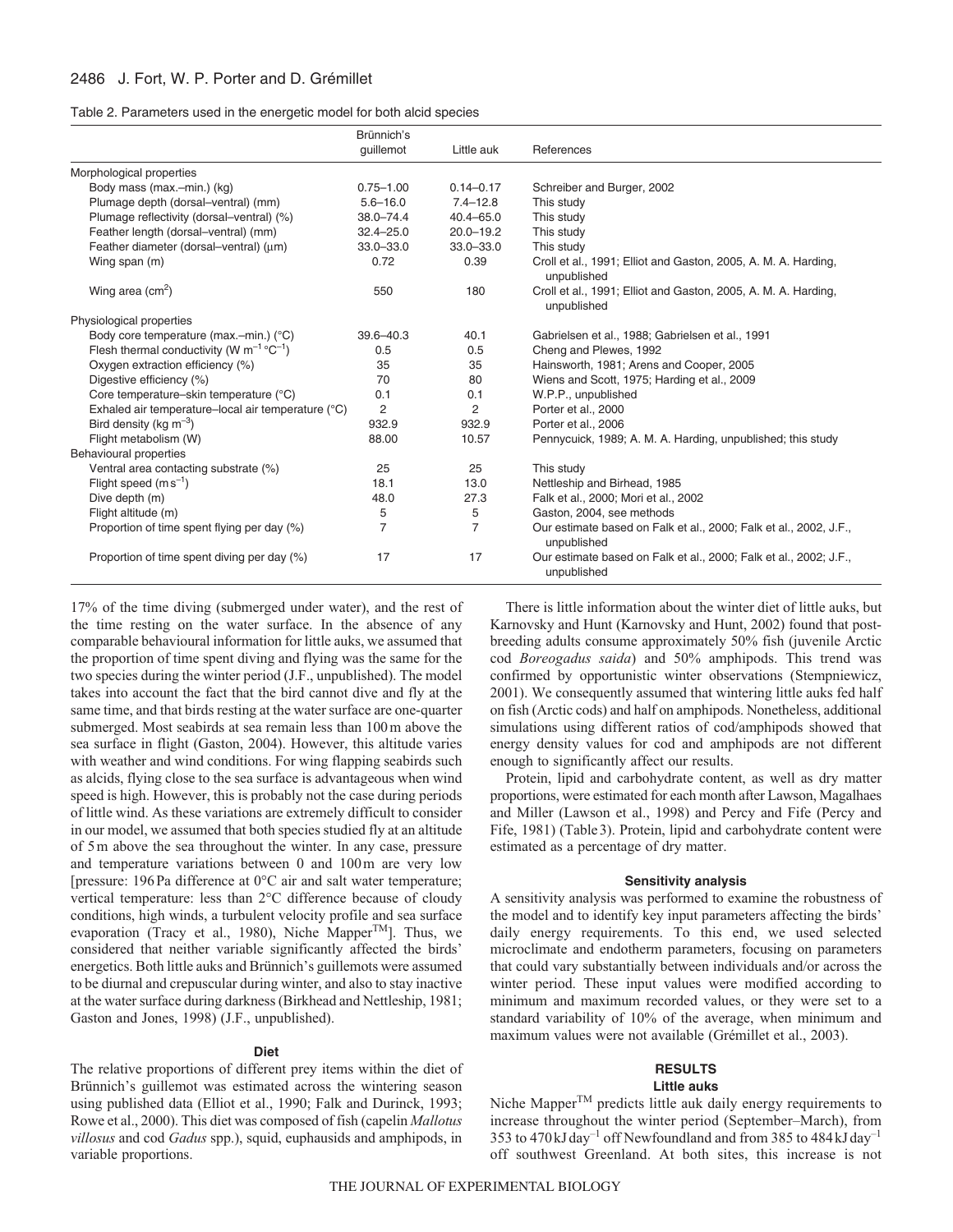|                          | Protein (% dry matter) | Lipid (% dry matter) | Carbohydrate (% dry matter) | Dry matter proportion |
|--------------------------|------------------------|----------------------|-----------------------------|-----------------------|
| Euphausiids <sup>a</sup> | 43.9                   | 52.4                 | 0.7                         | 26.1                  |
| Amphipods <sup>a</sup>   | 47.5                   | 26.4                 | 1.2                         | 22.4                  |
| Fish                     |                        |                      |                             |                       |
| Capelin <sup>b</sup>     | 50.6                   | 43.1                 | 0.0                         | 31.8                  |
| Arctic cod <sup>b</sup>  | 71.1                   | 17.5                 | 0.0                         | 21.1                  |
| Squid                    |                        |                      |                             |                       |
| Gonatus sp.b             | 51.7                   | 41.1                 | 0.0                         | 26.5                  |

Table 3. Protein, lipid and carbohydrate content, and dry matter proportion for each prey consumed by little auks and Brünnich's guillemots during the winter

constant through the winter; birds face a strong and sudden rise in daily energy requirements between November and December (+16.4% off Newfoundland and +19.5% off Greenland) (Fig.2). Before and after this rise, energy requirements are on average 397 $\pm$ 6.4 and 468 $\pm$ 9.7kJday<sup>-1</sup> (means $\pm$ s.e.m.), respectively, off Greenland and  $377\pm12.5$  and  $457\pm5.3$  kJ day<sup>-1</sup>, respectively, off Newfoundland.

Little auk daily energy requirements before this sudden rise (from September to November) are similar at the two wintering sites, with values slowly increasing from 385 to  $405 \text{ kJ day}^{-1}$  off Greenland, and from 353 to 396 kJ day<sup>-1</sup> off Newfoundland. During this period, the overall increase in daily energy demand is nonetheless stronger off Newfoundland (+5.9±1.1%), than off Greenland (+2.6±2.1%).

Predicted energy expenditure between December and March remains high, yet constant, with a mean variation of –2.9±3.3% off Greenland (min. 442, max.  $481 \text{ kJ day}^{-1}$ ) and of  $+0.1 \pm 2.8\%$  off Newfoundland (min. 444, max.  $470 \text{ kJ day}^{-1}$ ).

Predicted individual daily food requirements follow similar trends, with values between  $258$  and  $322g$  wet food day<sup>-1</sup> off Greenland (mean 297±8.6g), and between 256 and 313g wet food day<sup>-1</sup> off Newfoundland (mean  $280\pm8.1$  g). Off Greenland, the beginning of the winter period is marked by a slight diminution in daily food requirements until November, followed by a general increase throughout the rest of the season. Off Newfoundland, despite minor variations, food requirements generally increase throughout the season (Fig.2).

#### **Brünnich's guillemots**

Predicted daily energy requirements during winter for Brünnich's guillemots show an overall increase from 1156 to 1473kJday–1 off southwest Greenland and from 1061 to 1417 kJ day<sup>-1</sup> off Newfoundland (Fig.2). As for little auks, this increase is not constant throughout the wintering period but is characterized by a sharp rise between November and December (+19.5% and +16.5% off Greenland and Newfoundland, respectively). Before and after this rise, energy requirements are on average 1202±23.8 and  $1440\pm12.6$ kJ day<sup>-1</sup>, respectively, off Greenland and  $1127\pm40.4$  and  $1381 \pm 16.1$  kJ day<sup>-1</sup>, respectively, off Newfoundland.

Before this phase (i.e. from September to November), predicted energy requirements are similar at the two sites (between 1156 and 1233kJday–1 off Greenland, and between 1061 and 1201kJday–1 off Newfoundland). However, while energy requirements are relatively constant until November off Greenland (+3.3±2.2%), they increase off Newfoundland (+6.4±0.9%).

After December, energy requirements stay high and relatively constant at both sites with a mean monthly variation of  $-1.2\pm1.7\%$ off Greenland (min. 1420, max. 1449kJday<sup>-1</sup>) and  $-0.7\pm3.0$  off Newfoundland (min. 1346, max.  $1417 \text{ kJ day}^{-1}$ ).

Predicted daily food requirements of Brünnich's guillemots wintering off Newfoundland remain constant throughout the study period, with an average of  $550\pm7.5$  g wet food day<sup>-1</sup> (min. 540.7, max. 584.2 g). Off Greenland, food requirements are more variable and increase throughout the winter period (from 443 g



Fig. 2. Energy and food requirements predicted by the model Niche Mapper™ for little auks and Brünnich's guillemots wintering off southwest Greenland and Newfoundland. Error bars were calculated using average maximum ranges for all parameters as estimated in the sensitivity analysis (Table 4).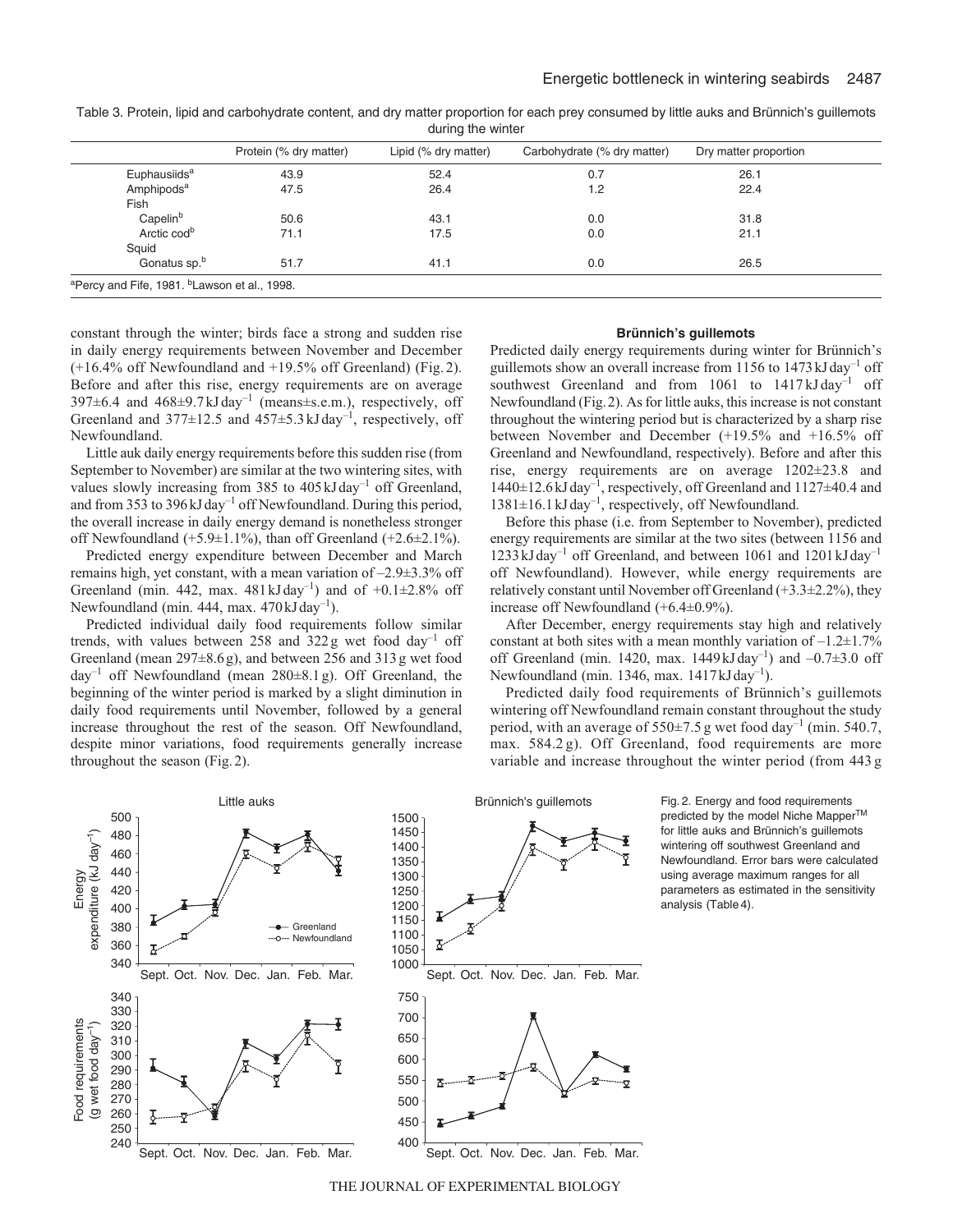## 2488 J. Fort, W. P. Porter and D. Grémillet

Table 4. Sensitivity analysis for the daily energy requirements of little auks and Brünnich's guillemots wintering off southwest Greenland

|                                           |            | Brünnich's guillemots |            | Little auks                                         |            |               |            |                                                     |
|-------------------------------------------|------------|-----------------------|------------|-----------------------------------------------------|------------|---------------|------------|-----------------------------------------------------|
| Parameters                                | Min. value | Max. value            | Range      | Variation of<br>seasonal energy<br>requirements (%) | Min. value | Max. value    | Range      | Variation of<br>seasonal energy<br>requirements (%) |
| Endotherm                                 |            |                       |            |                                                     |            |               |            |                                                     |
| Plumage depth: dorsal, ventral (mm)       | 5.0, 14.4  | 6.2, 17.6             | ±10%       | ±7.16                                               | 6.7, 11.5  | 8.1, 14.1     | ±10%       | $\pm 5.34$                                          |
| Plumage reflectivity: dorsal, ventral (%) | 0.34, 0.67 | 0.42, 0.82            | ±10%       | $< \pm 0.01$                                        | 0.36, 0.58 | 0.44, 0.71    | ±10%       | $\pm 0.02$                                          |
| Feather length: dorsal, ventral (mm)      | 29.2, 22.5 | 35.6, 27.5            | ±10%       | ±0.21                                               | 18.0, 17.3 | 22.0, 21.1    | ±10%       | ±1.45                                               |
| Feather diameter (um)                     | 29.7       | 36.3                  | ±10%       | ±2.18                                               | 29.7       | 36.3          | ±10%       | $\pm 0.48$                                          |
| Plumage density $(1 \text{ cm}^{-2})$     | 4114.8     | 5029.2                | $\pm 10\%$ | $\pm 0.66$                                          | 4114.8     | 5029.2        | $\pm 10\%$ | $\pm 0.89$                                          |
| Body core temperature (°C)                | 39.6       | 40.3                  | Min.-max.  | ±1.83                                               | 36.1       | 40.1          | $\pm 10\%$ | $\pm 2.02$                                          |
| Digestive efficiency (%)                  | 0.63       | 0.77                  | $\pm 10\%$ | $< \pm 0.01$                                        | 0.72       | 0.88          | ±10%       | $\pm 0$                                             |
| Exhaled air temperature-local air         |            |                       |            |                                                     |            |               |            |                                                     |
| temperature $(^{\circ}C)$                 | 1.8        | 2.2                   | $\pm 10\%$ | 0.01                                                | 1.8        | $2.2^{\circ}$ | ±10%       | 0.01                                                |
| Flight metabolism (W)                     | 79.2       | 96.8                  | $\pm 10\%$ | $\pm 0.84$                                          | 9.513      | 11.627        | ±10%       | $\pm 0.31$                                          |
| Ventral area contacting substrate (%)     | 0.225      | 0.275                 | ±10%       | $\pm 0.06$                                          | 0.225      | 0.275         | ±10%       | ±0.17                                               |
| Flight speed (m $s^{-1}$ )                | 16.25      | 19.87                 | $\pm 10\%$ | $\pm 0.23$                                          | 11.7       | 14.3          | $\pm 10\%$ | $\pm 0.28$                                          |
| Dive depth (m)                            | 43.3       | 52.8                  | ±10%       | $< \pm 0.01$                                        | 24.57      | 30.03         | ±10%       | $< \pm 0.01$                                        |
| Flight altitude (m)                       | 4.5        | 5.5                   | ±10%       | $< \pm 0.01$                                        | 4.5        | 5.5           | ±10%       | $< \pm 0.01$                                        |
| Climate                                   |            |                       |            |                                                     |            |               |            |                                                     |
| Air temperature (°C)                      | $-7.80$    | 5.17                  | Min.-max.  | $\pm 8.52$                                          | $-7.80$    | 5.17          | Min.-max.  | $\pm 8.87$                                          |
| Sea surface temperature (°C)              | $-0.60$    | 5.27                  | Min.-max.  | $\pm 0.04$                                          | $-0.60$    | 5.27          | Min.-max.  | $\pm 0.03$                                          |
| Relative humidity (%)                     | 55.0       | 97.2                  | Min.-max.  | ±1.20                                               | 55.0       | 97.2          | Min.-max.  | ±1.44                                               |
| Wind speed $(m s^{-1})$                   | 2.0        | 17.5                  | Min.-max.  | $\pm 2.57$                                          | 2.0        | 17.5          | Min.-max.  | $\pm 2.70$                                          |
| Cloud cover (%)                           | 0          | 100                   | Min.-max.  | $< \pm 0.01$                                        | 0          | 100           | Min.-max.  | $< \pm 0.01$                                        |

Minimum and maximum input values from Micro2006c and Endo2007d are the minimum and maximum values recorded for each parameter or ±10% of the average. As body mass is highly correlated with field metabolic rate (FMR) in most animals (Ellis and Gabrielsen, 2002), a strong variation in energy requirements is expected when body mass varies, independently of the model. Therefore, this parameter does not appear in the sensitivity analysis. The maximum variation of calculated energy requirements is marked in bold. It highlights the fact that air temperature is the critical parameter affecting the energy balance of wintering alcids. However, it is also important to note that plumage depth is the second most important parameter.

wet food day<sup>-1</sup> in September to 577 g wet food day<sup>-1</sup> in March), with a sharp increase between November and December (from 487 to  $705g$  wet food day<sup>-1</sup>). After this sharp increase food requirements decrease between December and January (from 705 to 518 g wet food day<sup>-1</sup>) (Fig. 2). Note that differences between energy and food requirements at the different locations are due to differences in the calorific value of the preferred diet (Table 3). For instance, guillemots off Newfoundland progressively shift from a fish to a crustacean diet across the winter (Elliot et al., 1990; Rowe et al., 2000), which explains why food requirements remain more or less constant over this period. Off Greenland, a similar shift occurs for guillemots (Falk and Durinck, 1993). However, in December and February, birds primarily consume Arctic cod, whereas they mostly eat capelin during other months (Falk and Durinck, 1993). Cod are energetically less profitable than capelin (essentially because of a lower lipid content; see Table 3), which results in an increase in food requirements for these 2 months.

## **Sensitivity analysis**

For the sake of simplicity, the results of the sensitivity analysis are only presented for little auks and Brünnich's guillemots wintering off southwest Greenland (Table 4). The results and the most important factors influencing the individual daily energy demand are nonetheless identical at the two sites (Greenland and Newfoundland). Taking into account the variability of single input parameters, the sensitivity analysis shows that air temperature is a key factor influencing daily energy requirements. Plumage depth and wind speed also substantially affect energy requirements (Table 4).

#### **DISCUSSION**

We used Niche Mapper $T^M$  to estimate the daily energy expenditure and food requirements of little auks and Brünnich's guillemots wintering in northwest Atlantic waters. As in all bioenergetics studies, even the most elaborate model is incapable of fully grasping nature's complexity. We ran the most refined and extensively fieldtested energetic model currently available, and also took great care in compiling accurate input values. Nonetheless, we wish to stress that all results presented here are theoretical in nature, and that the values provided are therefore estimates.

Beyond these limitations, Niche Mapper<sup>TM</sup> is currently the only tool available to accurately study heat exchange mechanisms associated with porous media (fur and feathers), climatic conditions, and their impact on the energy balance of seabirds wintering offshore, where direct metabolic studies are impossible. It therefore appears to be a good complementary method to biotelemetry, especially for small-sized species, which cannot be easily caught and fitted with internal data loggers recording heart rate. Furthermore, our sensitivity analysis supports the robustness of Niche Mapper<sup>TM</sup>, with few parameters critically affecting the predicted energy requirements (Table 4). These are mainly environmental parameters, such as air temperature or wind speed, which can be measured *in situ* or *via* remote sensing. Other important factors are morphological parameters, such as plumage depth, a parameter particular to each species.

The most important outcome of our study is the sharp increase in energy expenditure between November and December, which occurs for both species at both study sites. Similar patterns have been found for great cormorants (*Phalacrocorax carbo*) wintering in Greenland (Grémillet et al., 2005). The end of the year therefore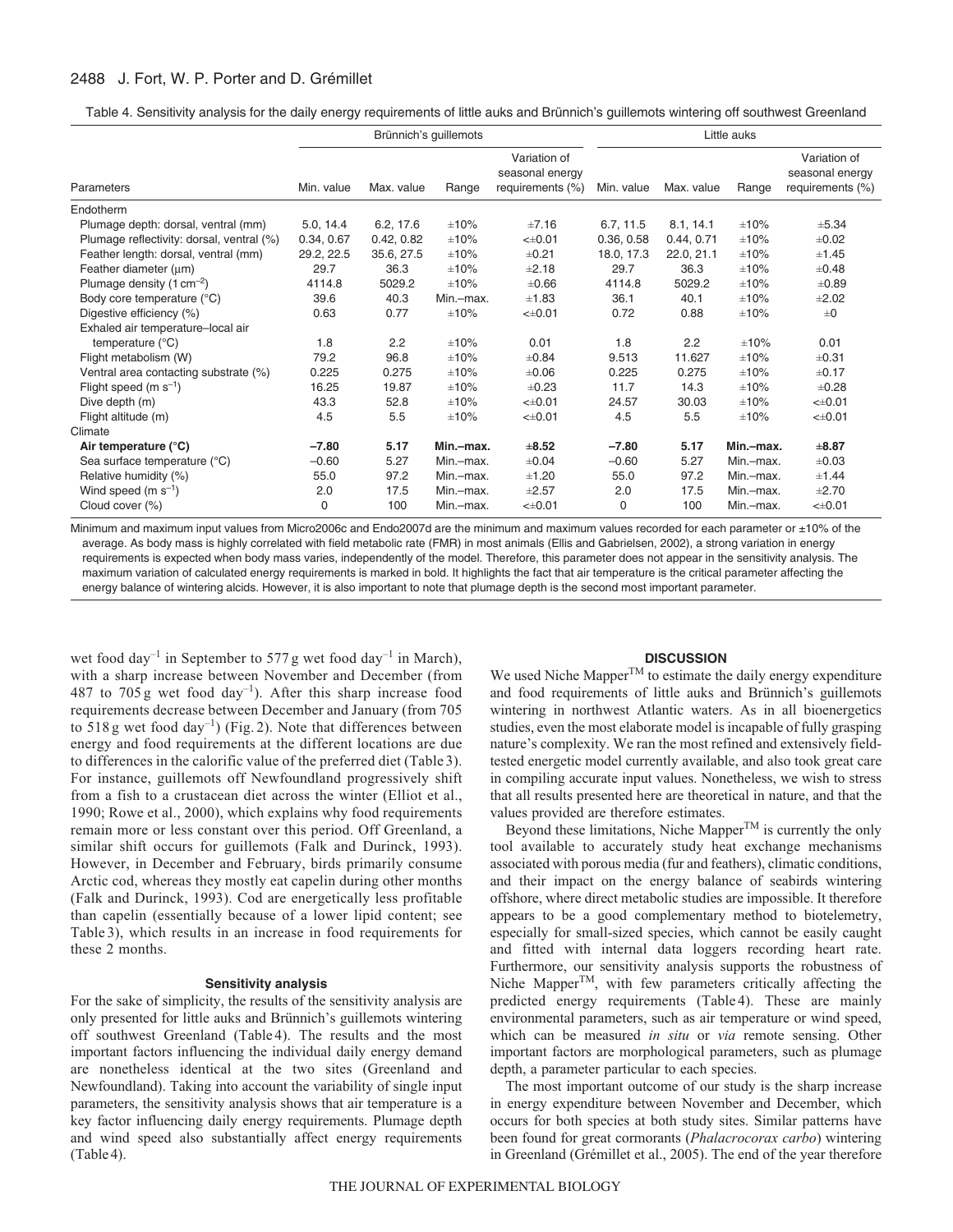In most situations, species confronted with fluctuating environmental conditions maintain an energetic steady state and ensure their survival *via* physiological and/or behavioural plasticity (Komers, 1997; Dawson and O'Connor, 1996). Alcids wintering in the North Atlantic carry very limited body reserves and cannot survive longer than 3–4 days without foraging, even at the best of their body condition (Gaston et al., 1983; Gaston and Jones, 1998). They are therefore bound to increase their energy intake rates substantially in November and December, if they are to survive (as observed in other wintering seabird species) (e.g. Grémillet et al., 2005).

On the other hand, this critical period is characterized by harsh storms (Arctic Climate Impact Assessment, 2004), which are known to have a negative impact on seabird flying and diving performance (Finney et al., 1999). Storms also increase wind-driven water turbidity and affect prey behaviour and distribution (Schreiber, 2001), thus decreasing the birds' predatory efficiency. November and December storms therefore affect seabird foraging performance and their ability to acquire energy at a time of peak energy demand. This critically challenges their energy balance and creates an energetic bottleneck. Our results, which strongly suggest such a bottleneck, might explain the timing of seabird winter wrecks, during which large numbers of seabirds cast ashore and/or are found dead inland (Gaston, 2004). During the past 50 years, major wrecks of little auks and Brünnich's guillemots have more or less always occurred in late November and December in the North Atlantic (Gaston and Jones, 1998; Gaston, 2004). Gaston (Gaston, 2004) explained this timing by the abundance of inexperienced and vulnerable juvenile birds, which is higher in November and December than in late winter. This might well be the case, but we argue that the energetic bottleneck identified in this study is most probably the major determinant of the magnitude and of the timing of winter mortality in adult and juvenile seabirds wintering in the North Atlantic.

The end of the winter (December to March) may also play a crucial role for seabird energetics, with a 4 month plateau of maximum energy expenditure. This plateau stands at an average of  $463$  kJ day<sup>-1</sup> for little auks and  $1411$  kJ day<sup>-1</sup> for Brünnich's guillemots. During the breeding season, when provisioning chicks, different studies have shown that these two species cope with energy expenditures as high as  $696$  and  $1860 \text{ kJ day}^{-1}$ , respectively (Ellis and Gabrielsen, 2002). These values are noticeably higher than those predicted by Niche MapperTM for the winter period. However, breeding energy expenditures occur in a favourable energetic context, with mostly good weather conditions and maximum prey abundance [e.g Arnkværn et al. for copepods (Arnkværn et al., 2005)], and they occur for a limited time period only [the nestling period lasts for 28.3 days on average in Greenland (Evans, 1981)]. In contrast, the winter energy requirements predicted in our study occur in a demanding and unpredictable environment, when storms make prey capture challenging for seabirds (Finney et al., 1999). This phase lasts for a third of the annual cycle, causing an enormous total energy demand compared with that of the short breeding period.

Current climate models predict drastic changes in the north Atlantic, with rising air and water temperatures, as well as more frequent winter storms (Arctic Climate Impact Assessment, 2004; Corell, 2006). From this study, we could expect that higher temperatures will have a positive effect upon the energy budget of seabirds wintering in this region, as it would potentially widen the November/December energetic bottleneck. However, indirect effects

of global warming on prey availability and distribution might counterbalance the positive effect of higher temperatures on seabird energetics. More frequent winter storms might also critically perturb seabird foraging conditions, and changing water temperatures are already causing major ecosystem shifts in the North Atlantic (Beaugrand et al., 2002; Sandvik et al., 2005). Therefore, additional energetic studies, combining multi-year climate data and climate change scenarios, as well as data on energetics, behaviour and the distribution of birds and prey stocks are now necessary on larger temporal and spatial scales. From these it might be possible to predict fundamental niches of species in the future and to investigate and foresee the impact of climate change on seabird energetics and distribution during their wintering season (see Kearney et al., 2008) (for a review, see Kearney and Porter, 2009).

#### **Outlook**

Our study highlights the relationship that exists between harsh environmental conditions and the energy balance of alcids wintering in the northwest Atlantic. Predicting the existence of an energetic bottleneck in December, it provides important insights into the determinants of winter mass-mortality in these marine top predators.

Furthermore, our work presents and emphasizes the importance of a generic thermodynamic/biophysical/behavioural model to understand energy limitations in wintering marine animals. This algorithm, here applied at the individual level, also appears to be a powerful tool to define energetic constraints on population dynamics, and is of considerable applied interest. Indeed, with the ability to calculate daily energetics and food requirements from simple biotic and abiotic information, Niche Mapper<sup>TM</sup> can be used to estimate the food requirements of warm-blooded marine predators at the population and community level, to predict their impact on economically valuable fish stocks, and to evaluate their capacity to adapt to global change (e.g. overfishing and climate change).

Niche Mapper™ can be obtained and used for free in collaboration with Warren Porter (http://www.zoology.wisc.edu/faculty/Por/Por.html) or purchased in its present form by contacting Warren Porter (wpporter@wisc.edu). We are grateful to the Field Museum of Natural History in Chicago and to Paula Holahan from the University of Wisconsin Zoological Museum for their help in examining bird carcasses. This manuscript also greatly benefited from the critical comments made by A. Harding, H. Sandvik and M. Enstipp. We also thank Y. Cherel, J. M. Fromentin, I. Chuine and T. Boulinier for useful discussions and comments. J.F. is supported by a grant from the University Louis Pasteur (Strasbourg, France).

#### **REFERENCES**

- **Arctic Climate Impact Assessment** (2004). Impacts of a Warming Arctic. Cambridge: Cambridge University Press.
- **Arens, J. R. and Cooper, S. J.** (2005). Seasonal and diurnal variation in metabolism and ventilation in house sparrows Passer domesticus. Condor **107**, 433-444.
- **Arnkværn, G., Daase, M. and Eiane, K.** (2005). Dynamics of coexisting Calanus finmarchicus, Calanus glacialis and Calanus hyperboreus populations in a high-Arctic fjord. Polar Biol. **28**, 528-538.
- **Barbraud, C. and Weimerskirch, H.** (2003). Climate and density shape population
- dynamics of a marine top predator. Proc. Biol. Sci. **270**, 2111-2116. **Beaugrand, G., Reid, P. C., Ibanez, F., Lindley, J. A. and Edwards, M.** (2002). Reorganization of North Atlantic marine copepod biodiversity and climate. Science **296**, 1692-1694.
- **Birkhead, T. R. and Nettleship, D. N.** (1981). Reproductive-biology of thick-billed murres (Uria lomvia): an inter-colony comparison. Auk **98**, 258-269.
- **Boertmann, D., Lyngs, P., Merkel, F. R. and Mosbech, A.** (2004). The significance of Southwest Greenland as winter quarters for seabirds. Bird Conserv. Int. **14**, 87- 112.
- **Brooke Mde, L.** (2004). The food consumption of the world's seabirds. Proc. Biol. Sci. **271**, S246-S248.
- **Brown, R. G. B.** (1985). The atlantic alcidae at sea. In The Atlantic Alcidae: The Evolution, Distribution And Biology of the Auks Inhabiting the Atlantic Ocean and Adjacent Water Areas (ed. D. N. Nettleship and T. R. Birkhead), pp. 384-426. London: Academic Press.
- **Cheng, H. L. M. and Plewes, D. B.** (2002). Tissue thermal conductivity by magnetic resonance thermometry and focused ultrasound heating. J. Magn. Reson. Imaging **16**, 598-609.
- **Corell, R. W.** (2006). Challenges of climate change: an Arctic perspective. Ambio **35**, 148-152.